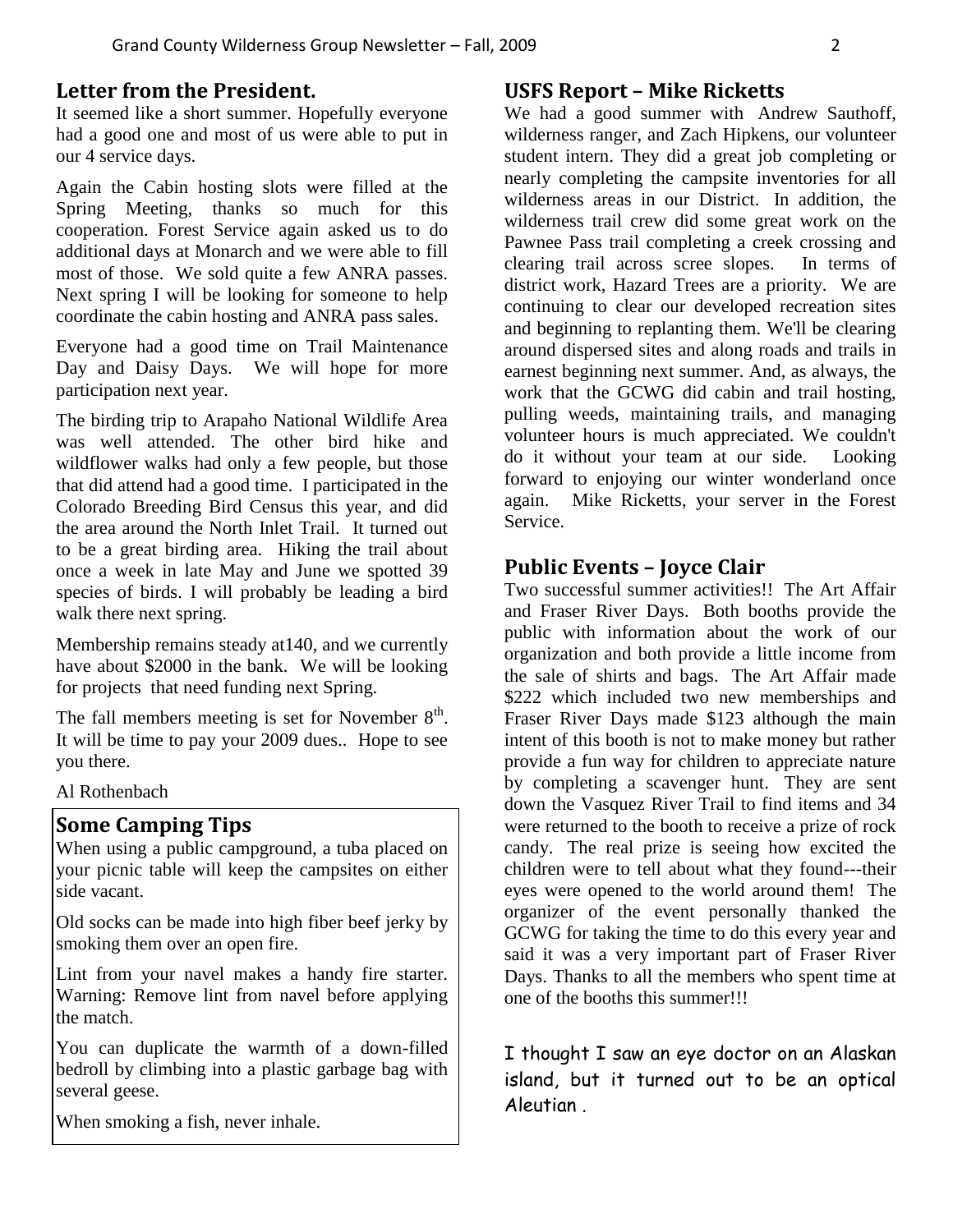### **Trailhead Signs – Jim Clair**

The Forest Service had a change in personnel with Andy Sauthoff taking the place of Ray Miller as Wilderness Ranger. With vacation conflicts and budget controls no new trailhead signs were put up this season. However, Miles Miller will be in charge of making assessments and ordering needed materials for the work that needs to be done. Volunteer work schedules will be set up in June to prepare posts and display boards for selected trailheads. Keyser Ridge will be of first consideration. A special thanks to the volunteers who signed up for trailhead sign preparation this year. We will need your help in June!!

#### **Wheelbarrow – Carolyn Stahl**

Jerry & I were Cabin Hosting at Monarch this summer. On a busy day, a couple passed by, she, with a walker and he by her side. She had difficulty on the gravel surface but wanted to walk out to the dam. It was very hot and a short while later, we saw the gentleman walk from the parking lot with two bottles of water. We chatted as we proceeded to walk towards the dam. His wife was kneeling on the path, hanging onto her walker. We got to her side, gave her some water. We needed to get her out of the sun and back to her car. I knew her husband and I could not budge her, so I looked up to summon Jerry and here he came around the corner of the cabin with a wheelbarrow (it is under the cabin) couple of pillows, blanket from the cabin.

Jerry asked her if she would be offended if we gave her a ride back in the wheelbarrow. She was so grateful, for the help that she said Of course not". So Jerry & I, with help of another couple passing by, escorted her in the wheelbarrow to her car. She insisted on getting our names & addresses. A short while later, we received a very nice thank you note from her. Don't forget that wheelbarrow for emergencies!

Time flies like an arrow. Fruit flies like a banana.

#### **A Jim Creek hike – Joyce Clair**

An August hike on Jim Creek Trail was enjoyed by 15 people up to the falls --- what some of us thought were the falls --- only to learn that the real falls were further up after the trail ends. A few brave souls went on but did not have time to reach their goal. For most of us, the falls we did reach were fine and a great spot to have lunch. However, we did go across the stream to get a better view and this required a treacherous log transit. But no one fell in! Beautiful day, great company and only a few fallen trees to climb over!



## **Monarch Cabin Report – Ann and Jim Feucht**

Another wonderful summer at Monarch Cabin, the cabin hosts loving it as much as the hikers, backpackers, fisher-folks and the well behaved, leashed dogs. It is a well used and beautiful place and very popular with locals, Front Rangers as well as visitors from around the world!

Once again, on our watch, we enjoyed talking with a Continental Divide hiker who had started in Canada and was on his way to Mexico. He and his travel mate had spent the previous night in Grand Lake but the mate had a bad ankle so was walking on the highway to Silverthorne where they would meet and decide whether the ankle would make the rest of the trip. Just walking the road to Silverthorne sounded amazing to us - ah youth!

Looking forward to another great summer in 2010 at Monarch. - Ann and Jim Feucht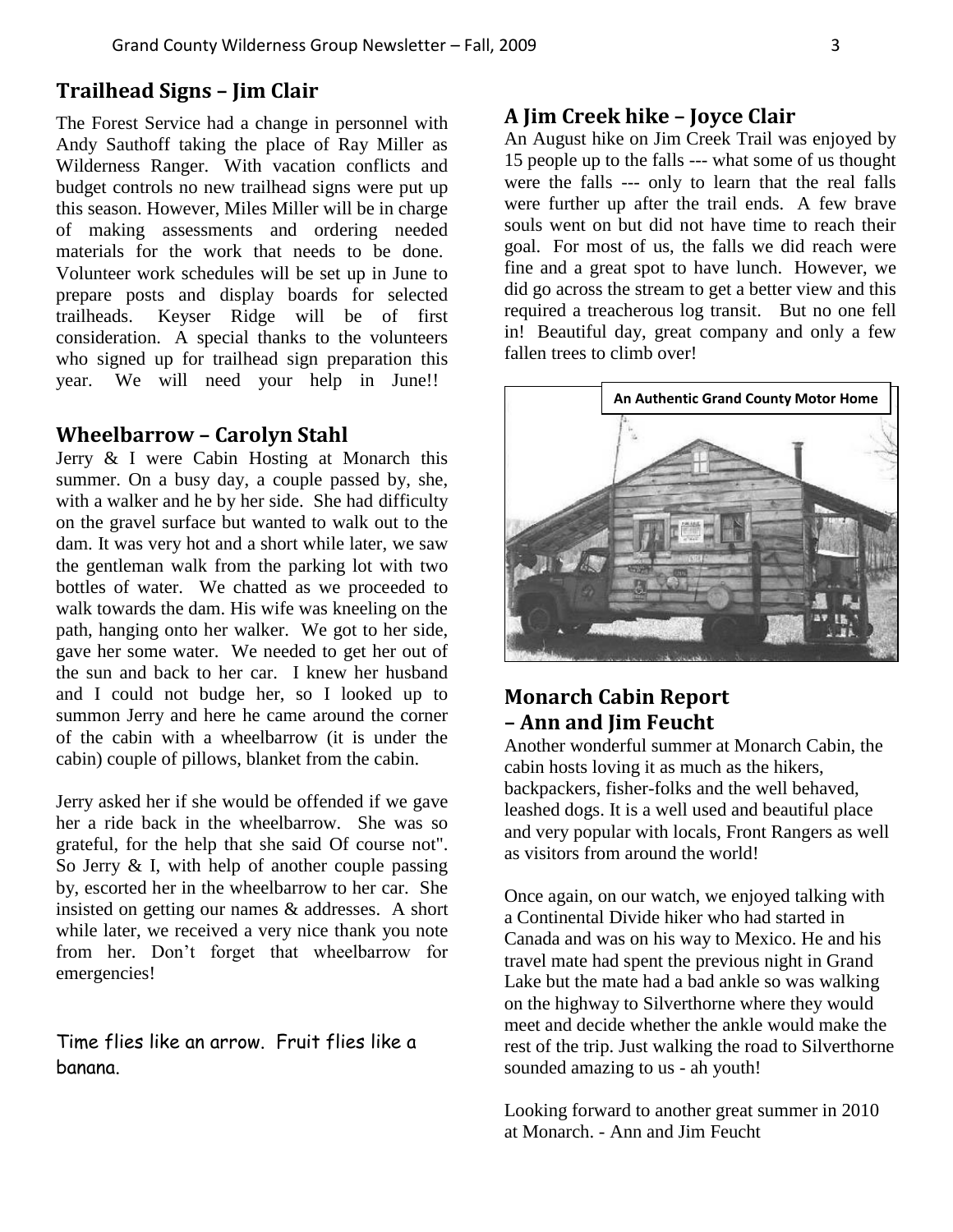### **What's With the Beetles? – Joan Shaw**

Interview with Jeff Underhill - Timber Management Specialist USFS

The beetle epidemic is not over, however they have attacked all of the best they can find in our area. Now there is a residual population still around including secondary beetles, the Ips and Twig beetles. They like some of the smaller diameter trees and logging slash.

If you have been spraying your trees, continue to do so. Don't be surprised if you lose a modest fraction. The live trees still standing may also topple in high winds since they have less protection as the dead trees are taken down.

The USFS has completed 40% of treating target trees and has clear cut several campgrounds. They plan to revisit sites, especially around our towns and camping areas as part of an on-going process. Much of the thinning and removal work has been done through contracts and timber sales. Some seedlings have been planted in recreational sites, however typically the USFS does not plant but prefers natural conditions.

Presently you can see the undergrowth flourishing as more sunlight reaches the forest floor. The aspen trees benefit tremendously. Don't expect to see any new species but watch for growth of our old friends like the subalpine firs.

Wildlife struggles with this new environment due to loss of corridors from downed trees but the good news is that they have more forage.

### **Christmas Trees – Chris Lee** VOLUNTEERS NEEDED FOR CHRISTMAS TREE CUTTING/SMOKEY BEAR Saturday and Sunday – Dec  $5.6 \&$  Dec. 12,13

As in previous years, Grand County Wilderness Group volunteers will help out at this event. It has been a very popular event with many people attending and cutting trees. There are three or four check points where folks may park their car and then go look for their perfect tree. At the last check point is Smokey, the Bear. After getting their tree, many people (especially those with small children) will stop at this last checkpoint and get their picture taken with Smokey Bear. This is complimentary and the Forest Service even has little picture frames for the photos.

We are there to do a couple of things. First, keep the traffic flowing so that if there are a lot of people who want to park there we show them where to park and make sure they don't block anyone who is driving through. Second, and most important, we need to have someone be Smokey. The Forest Service will have a handler who will explain or answer any questions but we, as volunteers, can put on the Smokey costume and help in that manner.

We would like to have volunteers for two shifts each day, two or three volunteers for each shift. The Forest Service and the County will have the Elk Creek Road plowed (one way in and out). However you would be wise to have a four-wheel drive vehicle to get in and out. To volunteer or ask questions contact me, Christine Lee, stephenchris- @rkymtnhi,com or call me at 970-725-3910

### **2009 Trail Day Report – Jim Moat**

On Monday, June 22, fourteen volunteers from the Grand County Wilderness Group met at 8:30 am at the Monarch cabin for the annual GCWG trail maintenance day. Representing the USFS were Andrew Sauthoff, a new hire, and Jed and Henry, a pair of USFS llamas. It was our first time working with Andrew, and the llamas and we had a wonderful experience. Great job, Andrew! After sign-in and a short safety briefing, we loaded up the llamas and hiked 4.5 miles up the trail to Cascade Falls on a beautiful clear day.

On the way up, we brushed up an unauthorized camp site area that was too close to the creek and trail. We arrived at our main project site, the bridge just below the Falls at 11 AM and starving so we had lunch before starting to work. Everyone dived in whole heartedly and we finished the rock ramp approach to the bridge in an hour. When Andrew and I walked the trail last week, we estimated it would take about three hours. Way to go, Geezers! We brushed up the trail beyond the bridge and built five small water diversions.

By 2 pm we had finished our work. Several decided to walk up a couple of miles, while others chose to nap in the shade. During the day, we passed a dozen hikers with dogs, all on leashes. The word is getting out. We got the llamas back to Green Ridge and the trailer parked about 5:30 pm. It was a great day, and I think our 158 hours of work completed a valuable project for the Forest Service.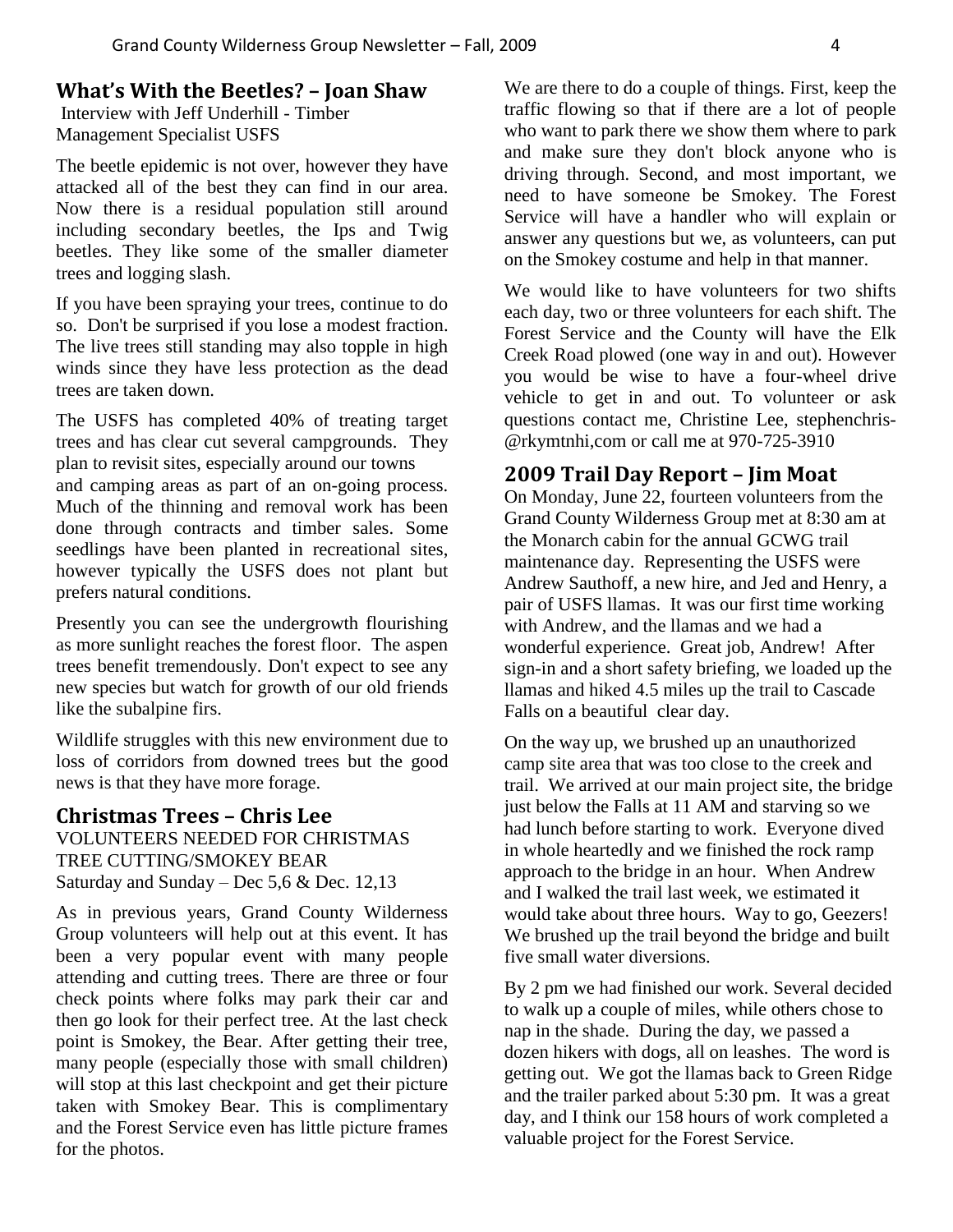## **Wilderness Group Does a "Winter" Backpack Trip – Ron Sears**

Roger Shaw has developed a well deserved reputation for laying out and leading some pretty challenging backpacking trips and encampments (ask Joan for her story on backpacking and marriage). Usually the challenge is limited to steep assents, bushwhacking and longer than advertised routes. This year Roger was even able to control the weather to add to the excitement.

Ten people set out on Monday, July 27 and ten (but not the same ten) returned on Thursday, July 30.

That's right  $-$ **JULY!** By the time we returned we had endured rain,  $40+$  mph winds, more rain, and sleet and snow.



Not shown: Beth Collins and Jim Magill

On Monday Al and Toni Rothenbach, Marshall Haith, Ron Sears, Jim and Jeri Moat, Roger and Joan Shaw, Beth Collins and Jim Magill, set out from the east end of Lake Granby on the Roaring Fork trail that leads to Hell Canyon. The map showed the trail as being steep at the beginning and then becoming more gradual. Maps lie! It started out steep and stayed steep. About three quarters of the way to our encampment site it started to rain. Not a downpour but enough to bring out the rain gear and make the rocky trail a little slippery. Beth Collins and Jim Magill were equipped with more common sense than the rest of us and had planned to join us only for the day. They headed back just before the rain hit.



We found a beautiful camping spot with fantastic views at the base of Mt. Irving Hale. The rain broke for just a short while allowing us to pitch our tents. We began

to fix dinner when the rain started up again along with huge winds (we estimated 40+ mph so that makes it official). Some people tried to complete

dinner under a less than effective tarp and the rest of us ate in our tents to keep them on the mountain. Later in the evening the wind left us and we were able to enjoy a wonderful campfire and tell ourselves how lucky we were to have enjoyed such a wonderful day. (A discovery we made that evening was that the beautiful and perhaps only group camp site we picked was a long way from a source of good water. This gave us even more respect for the pioneers.)

The next day was perfect weather. The group headed out on the trail leading to various lakes with different people taking different routes. We were joined by Marion Barry and Bud Crawford who hiked up a day later than the rest carrying over 40 pounds of gear **each.** The day finished with a wonderful evening dinner preceded with happy hour supplied with Roger's new discovery of freeze dried alcohol. We also had a small taste of ice cream.

The third day started again with beautiful weather and we began the assent of Mt. Irving Hale. The wildflowers were simply spectacular as were the views. About 2/3 of the way up the weather began to change and three or four of us decided to stay where we were while Jim Moat, Marshall Haith, Al and Toni Rothenbach finished the climb to the top, signed the book (for all of us!) and came down as the rain began.



Those of us who didn't go all the way to summit did make an interesting discovery. As we looked for trees to shelter us from the rain, we found a

tight little grouping of trees that almost made a natural room. Inside that "room" we found the remains of a complete campsite destroyed by a bear. There were demolished food containers, ripped stuff sacks, and the shredded remains of a sleeping bag. We took naps during the afternoon rain and then had another wonderful happy hour, evening meal and campfire as the weather cleared.

The next morning began the day for which Hell Canyon must have been named. Before we got up, the wind and rain began in earnest. Just after sun rise the rain quit for a short time and we hurriedly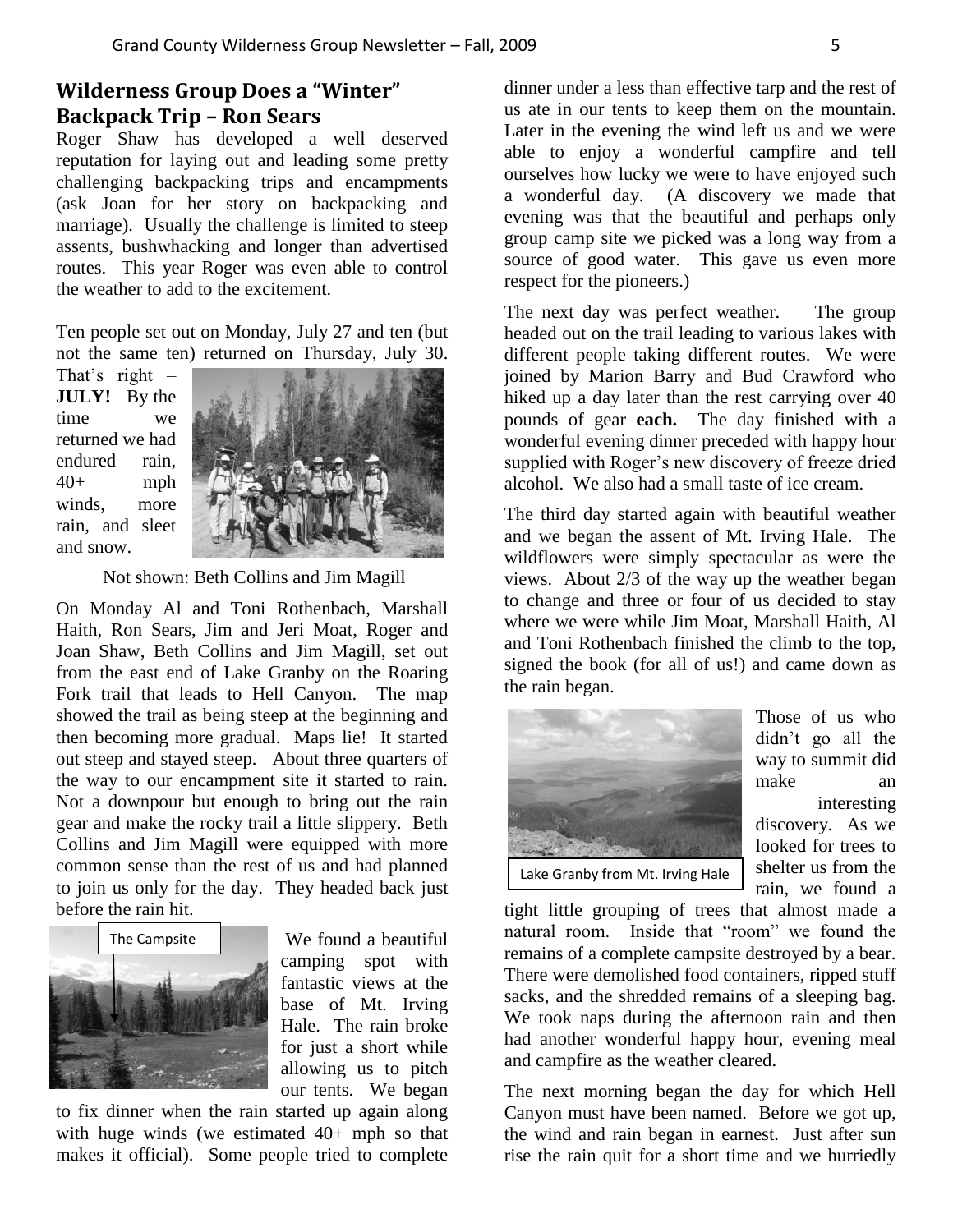took down our tents, packed our gear and tried to eat some breakfast. We set off for the trail and we hiked back in **winter**. The rain was fierce and then turned to snow and sleet. Even when dry the trail was steep and slippery with a lot of lose rocks. The rain turned the trail into a stream about two feet wide and 6 to 12 inches deep in spots. The sleet and snow was enough to cover the surrounding ground in white and we accumulated about 3 inches of it on our packs. We all knew, however, that we had cars with heaters waiting for us at the bottom and warm houses after that which made us respect even more the early pioneers and the Indians who had gone this kind of route before us.

Our hats are off to Roger once again as we (from hindsight) can honestly say that we had a very special and enjoyable trip that lived up to all that we expect from one of his encampments.

# **A chicken crossing the road is poultry in motion.**

### **Treasurer's Report 9/27/09 By Marshall Haith**

Beginning Balance April, 19, 2009 (Report at Spring Member's Meeting) \$1,863.60

| Expenditures:                      |           |
|------------------------------------|-----------|
| <b>Indian Peaks Maps</b>           | \$114.66  |
| 18 Canvas Bags                     | 117.00    |
| <b>ANRA Passes</b>                 | 90.00     |
| Name Tags                          | 10.00     |
| Copy Membership Applications 24.00 |           |
| Main dish for Spring Meeting 98.98 |           |
|                                    | \$614.64  |
| Income:                            |           |
| Dues                               | \$240.00  |
| Shirts/Bags/Vests/Baked            |           |
| Goods (River Days)                 | 756.00    |
| ANRA/Backpack passes sold          | 142.00    |
| <b>Milk Can Picnic Guests</b>      | 30.00     |
|                                    | \$1168.00 |
| Interest adjustment                | .42       |
| Current Balance 9/27/09            | \$2417.38 |

#### **Summer at Junco Cabin**

Hosting here doesn't start until the snow melts so it's a great day in July when hiker's can first take advantage of this beautiful area with help from the cabin hosts. Driving to the cabin area was easier due to some road improvements and parking went smoothly. ANRA passes were available at the kiosks so our group had less to sell according to the Wilderness hosts Mary and Jim England. They reported that excellent maps were sold and appreciated.

Hiker's were greeted with a freshly painted cabin (0n one side), screen door removed (lack of bugs) and a new lock box system. Many spotted more moose than usual and an active beaver dam which they had to bypass by going upstream.

The cabin has been winterized and Ingrid Anderson hosted her traditional season-closer parking lot party with plenty of food for all. The Forest Service applauds her efforts. Ask her about it.

By attending the meeting November 8th you will hear more about the adventures that took place up there as extracted from the journal. Thanks everyone for representing the wild side of Wilderness and being perfect hosts.

## **Group Hikes – Ingrid Anderson, Hike Coordinator**

What a wonderful summer on Grand County hiking trails with 11 people average on the weekly hikes! This was a great opportunity to become familiar with or reminded of trails in Grand County, depending on how many miles members have hiked in the area. People enjoyed the camaraderie and sharing with fellow group members.

Many thanks to our hike leaders for their expertise and willingness to share favorite trails with others-Ron Sears, Harry Kottcamp, Chris Lee, Stephen Lee, Ed Jackson, Sue Jackson, Donn Manly, Ingrid Anderson, Roger Shaw, Joyce Claire, and Jerry Stahl.

The group hiked Table Mountain, Elk Mountain, Berthoud to Winter Park Ski Area, Moffat Road Old Railway, Little Yellowstone, Keyser Ridge, Jim Creek, and Bottle Peak. Hope to have you join us on the trails next summer! Start thinking of hikes you'd be willing to lead!